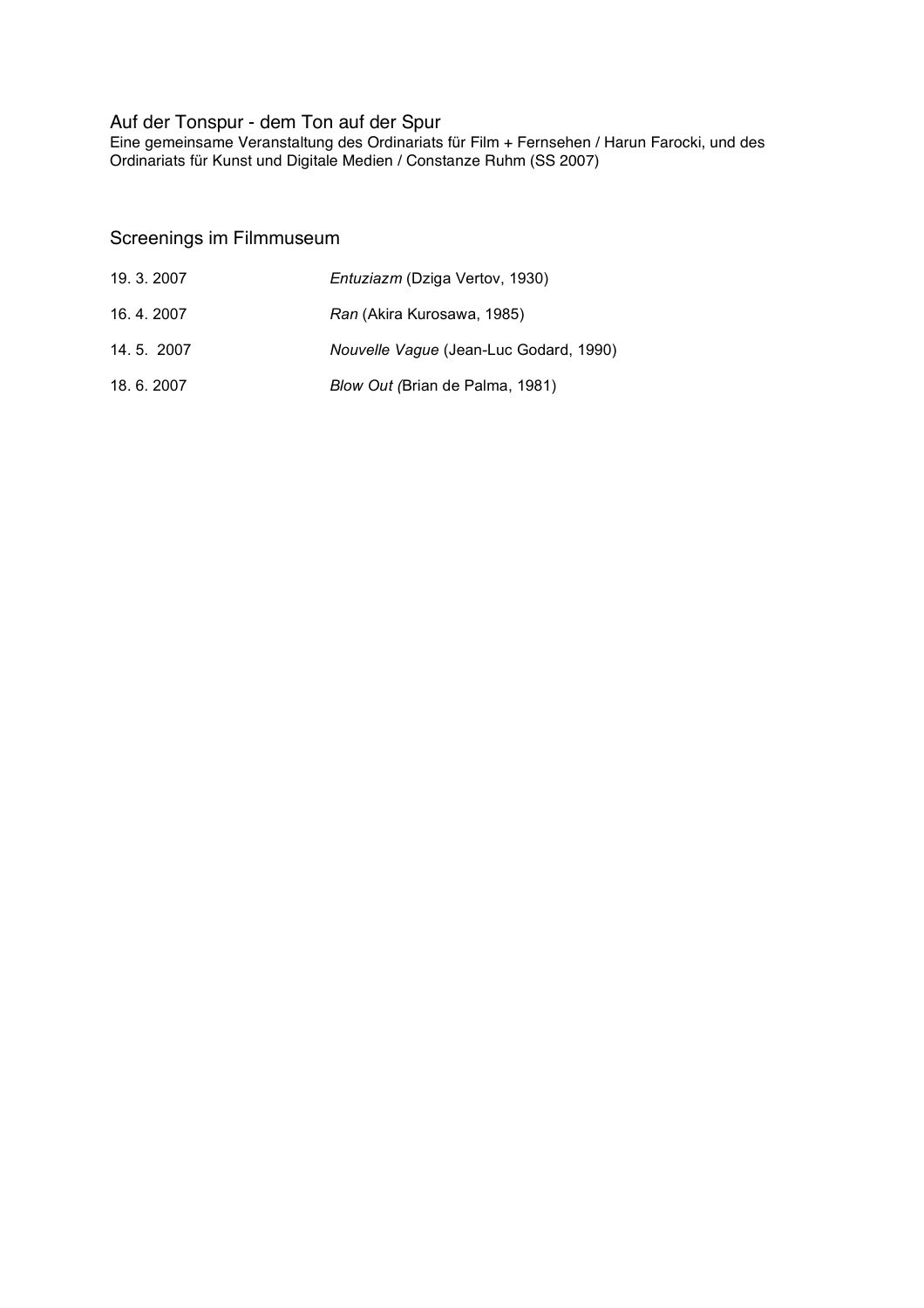Filmliste (Filme, die im Rahmen des Seminars besprochen wurden / Referenzen).

*The Jazz Singer* (Alan Crosland, 1927) *La Glaçe à Trois Faces* (Jean Epstein, 1927) *Regen / Rain* (Joris Ivens, 1929) *Applause* (Rouben Mamoulian, 1929) *Anna Christie* (Clarence Brown, 1930) *Entuziasm* (Dziga Vertov, 1930) *M - Eine Stadt sucht einen Mörder* (Fritz Lang, 1931) *Das Testament des Dr. Mabuse* (Fritz Lang, 1933) *Tendre ennemi* (Max Ophüls, 1936) *La bete humaine* (Jean Renoir, 1938) *The Magnificent Ambersons* (Orson Welles, 1942) *The Wizard of Oz* (Victor Fleming, 1949) *Dreams That Money Can Buy* (Hans Richter, 1947) *L'amore* (Roberto Rossellini, 1948) *Nora Inu* / *Stray Dog* (Akira Kurosawa, 1949) *The Next Voice You Hear* (William Wellman, 1950) *Orphée* (Jean Cocteau, 1950) *Sansho dayu / Sansho the Bailiff* (Kenzi Mizoguchi, 1954) *Kiss me deadly* (Robert Aldrich, 1955) *Jalsaghar / The Music Room* (Satyajit Ray, 1958) *Psycho* (Alfred Hitchcock, 1960) *À bout de souffle* (Jean-Luc Godard, 1960) *The Birds* (Alfred Hitchcock, 1963) *Vivre sa vie* (Jean-Luc Godard, 1963) *Suna No Onna / Woman of the Dunes* (Hiroshi Teshigahara, 1964) *Bande à part* (Jean-Luc Godard, 1965) *Eh, Joe* (Alan Schneider / Samuel Beckett, 1966) *La Récréation* / *Playtime* (Jacques Tati, 1967) *Week End* (Jean-Luc Godard, 1967) *Moetsukita chizu / The Ruined Map* (Hiroshi Teshigahara, 1968)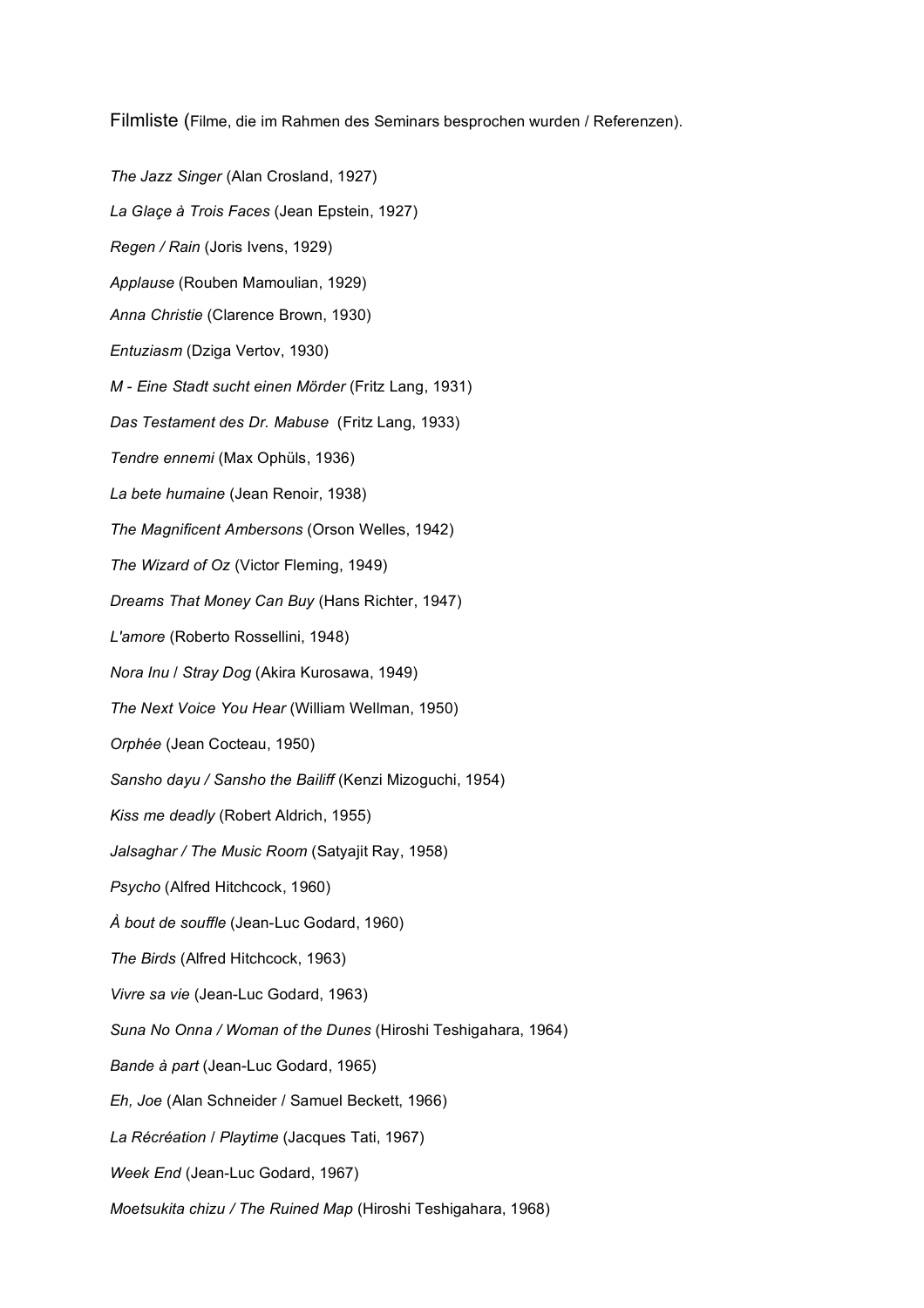*Shinju: Ten no amijima / Double Suicide* (Masahiro Shinoda, 1969)

*Do desu kaden* (Akira Kuroswa, 1970)

*Gimme Shelter* (Albert und David Maysles, 1970)

*Solaris* (Andrej Tarkovski, 1972)

*Not I* (Samuel Beckett, 1973)

*Badlands* (Terrence Malick, 1973)

*The Conversation* (Francis Ford Coppola, 1974)

*Professione: Reporter* (Michelangelo Antonioni, 1975)

*India Song* (Marguerite Duras, 1975)

*Taxi Drive*r (Martin Scorsese, 1976)

*Ai No Borei / Empire of the Senses* (Nagisa Oshima, 1978)

*All That Jazz* (Bob Fosse, 1979)

*Single* (Harun Farocki, 1979)

*L'Homme Atlantique* (Marguerite Duras, 1981)

*Je vous salue Marie* (Jean-Luc Godard, 1985)

*Kuroi Ame / Black Rain* (Shohei Imamura, 1989)

*The Fog* (John Carpenter, 1980)

*Blow Out* (Brian de Palma, 1981)

*Prenom: Carmen* (Jean-Luc Godard, 1983)

*Ran* (Akira Kurosawa, 1985)

*Nouvelle Vague* (Jean-Luc Godard, 1990)

*Young Soul Rebels* (Isaac Julien, 1991)

*Music for the Movies: Toru Takemitsu* (Charlotte Zwerin, 1994)

*JLG/JLG: autoportrait de décembre* (Jean-Luc Godard, 1995) *Forever Mozart* (Jean-Luc Godard, 1996)

*Histoire(s) du cinéma* (Jean-Luc Godard,1998)

*The Future Is Not What It Used to Be* (Mika Taanila, 2002)

*Notre Musique* (Jean-Luc Godard, 2004)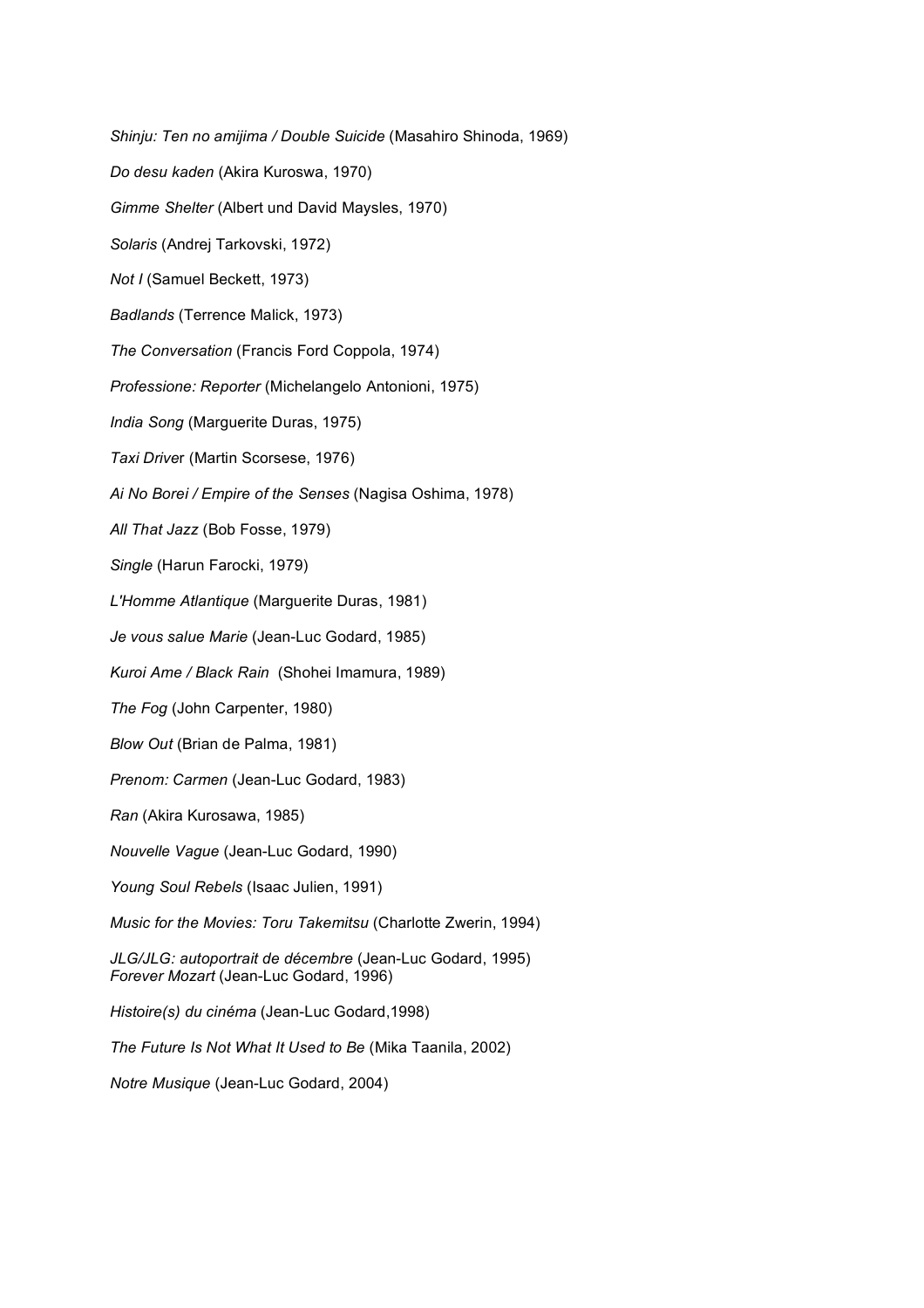### Literaturliste / Auswahl

Theodor W. Adorno, Hanns Eisler, *Komposition für den Film*

Douglas Kahn, *Wireless Imagination: Sound, Radio, Avant-Garde* (1992)

Douglas Kahn, *Noise Water Meat: A History of Sound in the Arts* (2001)

Jacques Attali, *Noise. The Political Economy of Music* (1985)

David Toop, *Haunted Weather* (2004)

Rob Young, *Undercurrents: The Hidden Wirings of Modern Music* (2003)

Christopher Cox, Daniel Warner, *Audio Cultures: Readings in Modern Music* (2004)

Emily Thompson, *The Soundscape of Modernity* (2003)

Peter Kiefer, *Klangräume der Kunst* (2006)

*PHONORAMA: Eine Kulturgeschichte der Stimme als Medium* (ZKM Ausstellung 2004)

*Audible Imagery,* Katalog (Museum of Contemporary Photography Chicago, 2001)

*Sound Drifting*, Katalog Ars Electronica 1999

*Frequenzen (FM)*, Ausstellungskatalog Schirn Kunsthalle Frankfurt (2001)

Tony Olmsted, *Folkways Records: Moses Asch and his Encyclopedia of Sound* (2003)

William Fetterman, *John Cage's Theater Pieces* (1996) Routledge Publishers

Sheila Whiteley, Jennifer Rycenga, *Queering the Popular Pitch* (2006) Routledge Publishers

Dan Graham, *Rock My Religion*

LaBelle B., *Background Noise: Perspectives on Sound Art*, Continuum Press, New York(2006)

Schafer, R.M., *The Soundscape: Our Sonic Environment and the Tuning of the World*, Destiny Books, Rochester, Vermont (1994)

Edward W. Said, *Musical Elaborations*

Susan McClary, *Feminine Endings: Music, Gender, and Sexuality* (University of Minnesota Press, 1991)

John Cage, *Musicage*

David Bailey, *Improvisation - Its Nature and Practice in Music*

Diedrich Diedrichsen (allgemein, am besten alle Publikationen)

Theodor W. Adorno, *Über Populärmusik*

Roland Barthes, *The Grain of the Voice* (dt. Ausgabe)

Antonin Artaud, *The Theatre and its Double*

Antonin Artaud, *The Theatre of the Seraphim* Brian Eno, *"*Generating and Organising Variety in the Arts" in: Studio International Issue of 1976,